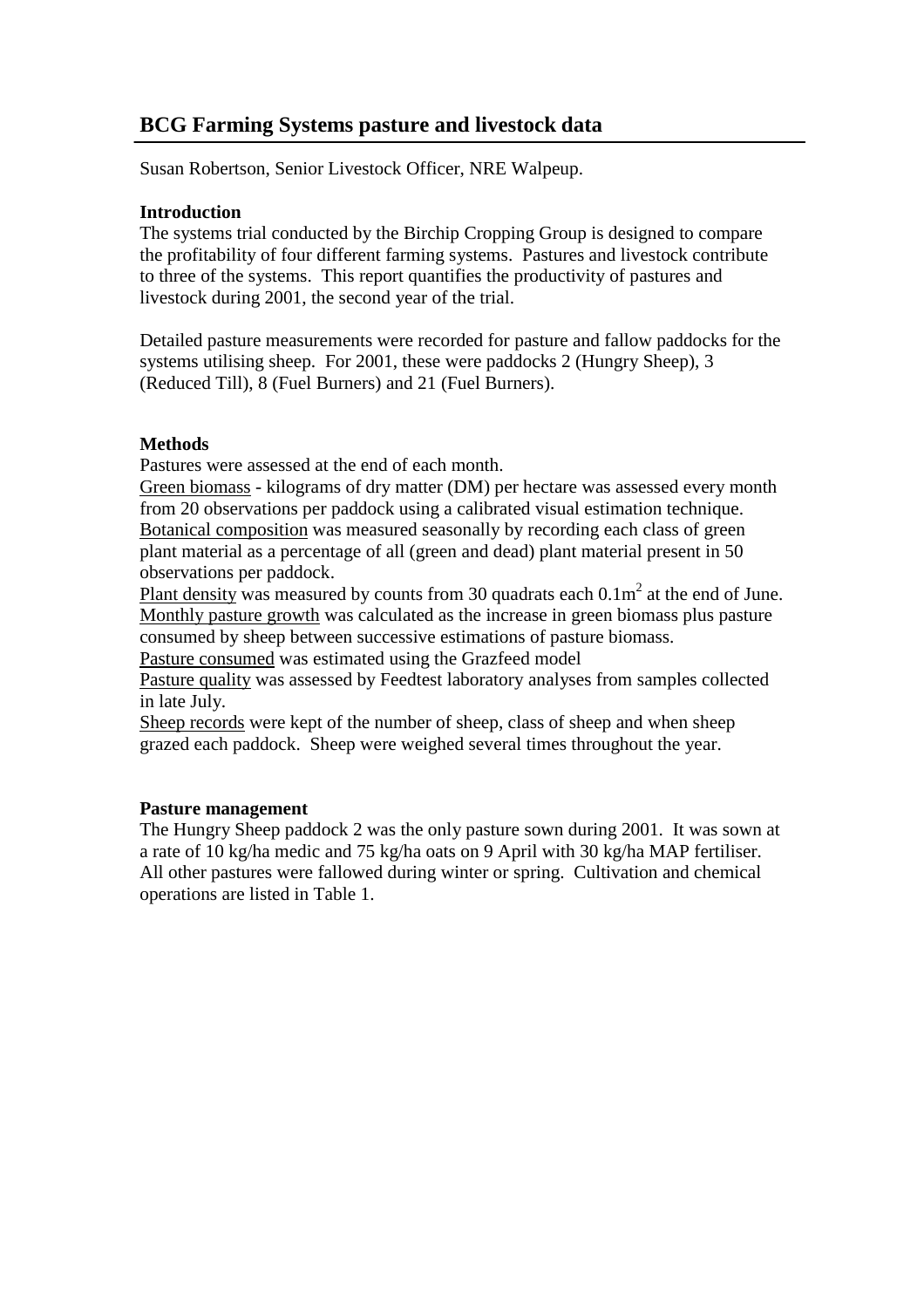| <b>Paddock</b> | <b>Chemical Use (per ha)</b> | Date sprayed | <b>Cultivations</b> |  |
|----------------|------------------------------|--------------|---------------------|--|
| Hungry Sheep 2 | $0.5$ L gramoxone            | 22 Oct       | N <sub>0</sub>      |  |
| Reduced Till 3 | 1L Roundup ct                | 4 Jan        | N <sub>0</sub>      |  |
|                | 0.3L Ester 2-4-D             |              |                     |  |
|                | 0.1L Garlon                  |              |                     |  |
|                | 1% Spray-treg                |              |                     |  |
|                |                              |              |                     |  |
|                | 1L Creditt & Bonus           | $25$ Jul     |                     |  |
|                | 0.8L Spark                   |              |                     |  |
|                | 1.5L Atrizine                |              |                     |  |
|                |                              |              |                     |  |
|                | 1.2L Roundup ct              | 14 Nov       |                     |  |
|                | 0.8L Surpass                 |              |                     |  |
| Fuel Burner 8  | $0.25$ L Targa               | 26 Jul       |                     |  |
|                | 0.2 L Dimethoate             |              |                     |  |
| Fuel Burner 21 | $0.25L$ Targa                | 26 Jul       | $30$ Aug            |  |
|                | 0.2L Dimethoate              |              | 18 Sep              |  |

**Table 1. Cultivation and chemical operations for pasture paddocks during 2001** 

#### **PASTURE PRODUCTION Botanical composition**

Paddock 2 was the only paddock in pasture throughout the year - other paddocks were chemically fallowed or ploughed up prior to late October. Despite this, some green grass remained in paddock 3 until late spring.

The late autumn break and heavy stocking rates used retarded the growth of pasture in paddock 2 and the oats sown failed to contribute the quantity of feed expected. Medic was the dominant live species for much of the year.

# **Plant density**

For an adequate pasture in the 350 mm rainfall zone, target seedling density is around 300 medic plants/ $m^2$ . Pastures with less than 200 plants/ $m^2$  need topping up with seed if the pasture is to be productive. Medic seedling density ranged from fair to good.

Despite being sown with 10 kg/ha medic and 75 kg oats/ha, the Hungry Sheep pasture did not have higher plant numbers than other pastures. The systems trial site was a good medic pasture prior to establishment of the trial, and high medic plant numbers in other systems are a result of paddock history, not the farming systems being trialed. The Reduced Till pasture (paddock 3) contained considerably more grass and medic seedlings in winter than other pastures (Table 2). However, it is too early in the trial to suggest this is due to the farming system.

**Table 2. Number of plants per square metre measured on 26 July 2001**

| <b>Paddock</b>  | <b>Medic</b> | Grass | <b>Broadleaf</b> |
|-----------------|--------------|-------|------------------|
| 2 Hungry sheep  | 240          | .54   |                  |
| 3 Reduced till  | 585          | 465   |                  |
| 8 Fuel burners  | 54           | 147   |                  |
| 21 Fuel burners | 305          | 70    |                  |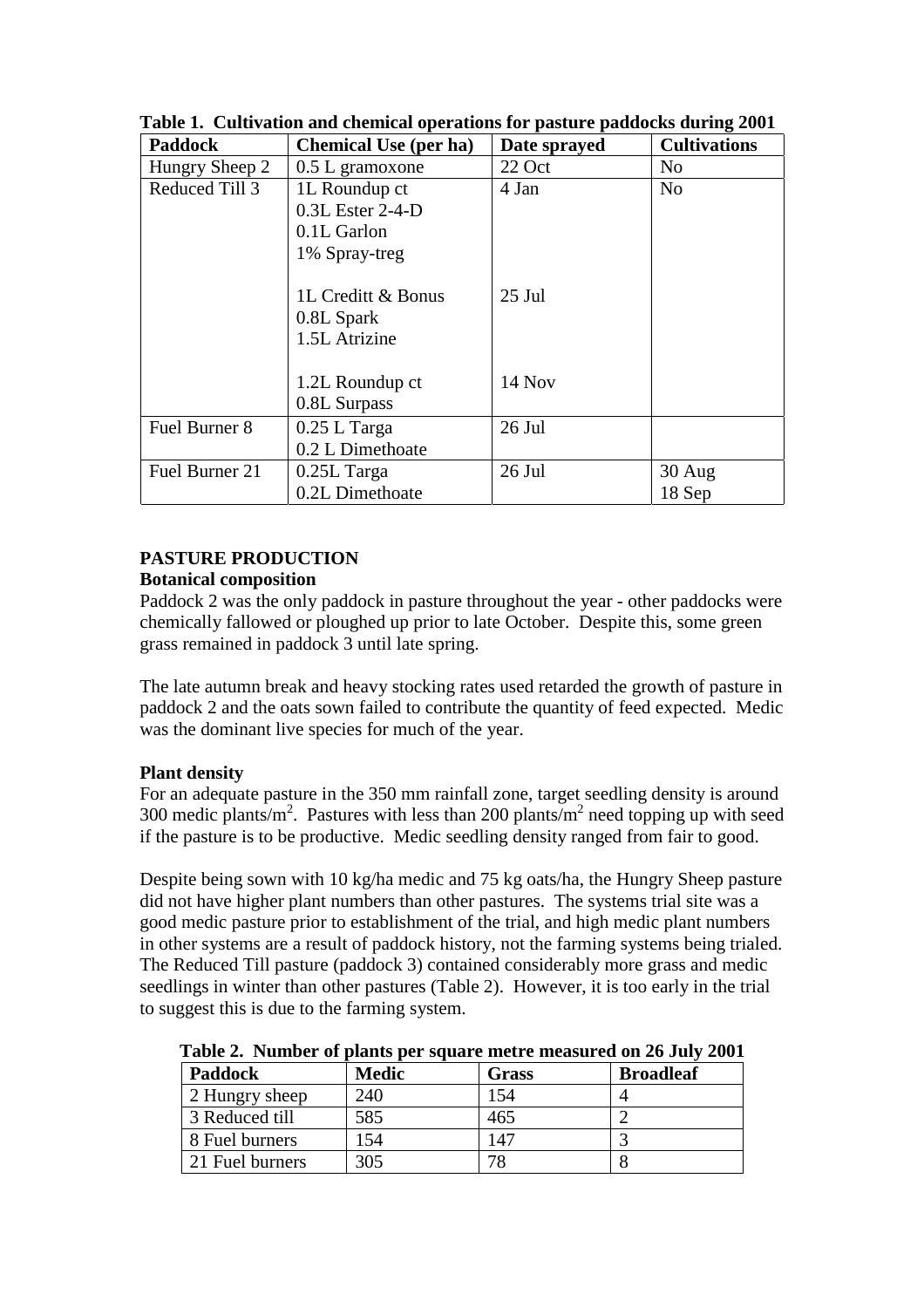#### **Pasture growth rates**

The late break to the season resulted in slower than average pasture growth rates, particularly in paddock 2 where the high stocking rate kept leaf area low, thereby limiting use of sunlight. Table 3 shows the average growth rate of pasture in Hungry Sheep paddock 2. All other pastures were fallowed in winter/spring. Negative growth rates indicate pasture or green weeds dying due to low rainfall at the end of the growing season and during summer.

**Table 3. Estimated monthly pasture growth rate (kg DM/ha/day) in paddock 2 during 2001** 

|           | Feb    | Mar | Apr | May | Jun | Jul | Aug               | <b>Sep</b> | Oct  | <b>Nov</b> | Dec |
|-----------|--------|-----|-----|-----|-----|-----|-------------------|------------|------|------------|-----|
| Estimated |        |     |     |     |     |     |                   |            |      |            |     |
| Pasture   | $-0.2$ | 0.7 | 0.8 |     | 0.5 |     | $\Omega$<br>ل و ک | 16.1       | 20.8 | $-29.5$    |     |
| growth kg |        |     |     |     |     |     |                   |            |      |            |     |
| DM/ha/day |        |     |     |     |     |     |                   |            |      |            |     |

# **Pasture quality**

The quality of pastures was only measured for paddocks 3 and 21 during July, due to a low biomass in other paddocks making sampling difficult. The digestibility of the dry matter in both paddocks was around 80%, with a metabolisable energy content of 11.5 to 12.1 MJ ME/kg DM. The protein content of grasses at this time was around 31%. These results indicate the pastures had a high nutritive value, as expected for young plants in vegetative growth.

# **SHEEP PRODUCTION**

#### **Stocking rate**

Only the Hungry Sheep system runs sheep year round (Table 4). The hungry sheep system carries a very high stocking rate, with large numbers of weaner sheep grazing stubbles during autumn, and high levels of supplementary feeding for June/July lambing ewes. The stocking rate for this system was also higher than normal for 2001 because the 4 ewes in the trial produced 5 lambs - giving a lambing percentage of 125%. This systems aims to carry a long-term average of 8DSE/ha. The DSE (dry stock equivalent) ratings used in these calculations are shown in Table 6. A DSE rating of 1.4 was used for weaners in all systems to account for the slow growth rates while grazing stubbles during autumn.

|                     | Average DSE per       | Average DSE/non-crop ha |  |  |
|---------------------|-----------------------|-------------------------|--|--|
|                     | effective grazing ha* |                         |  |  |
| <b>Hungry Sheep</b> | 10.3                  | 19.3                    |  |  |
| <b>Reduced Till</b> |                       |                         |  |  |
| <b>Fuel Burners</b> |                       |                         |  |  |

**Table 4. Average annual stocking rates for each farming system in 2001**

\*Effective grazing ha is the non-cropped area plus 1/5 of the crop area, to account for grazing of stubbles.

The following graphs demonstrate the differences in stocking rates throughout the year, and the use of different feed sources.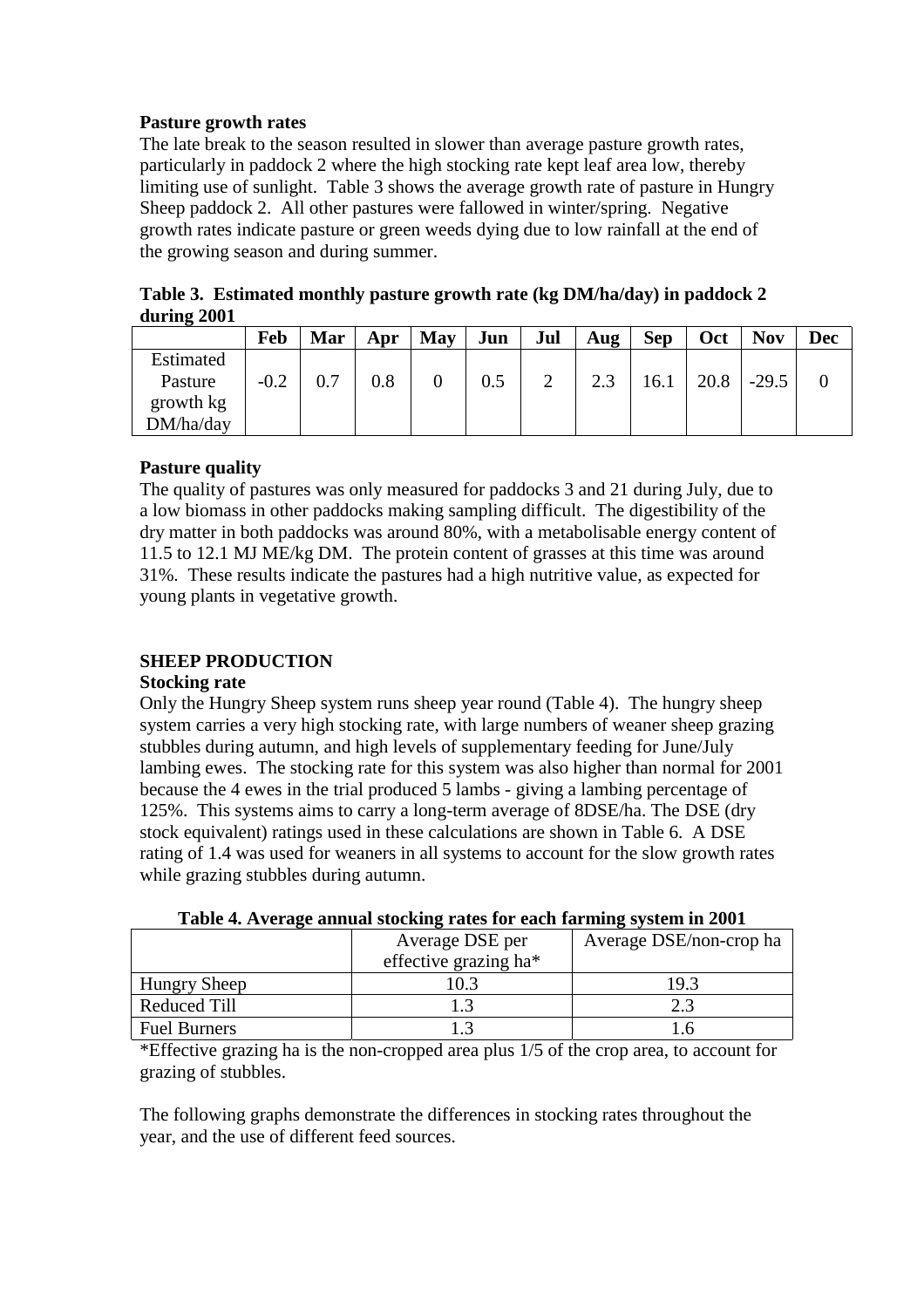Average annual stocking rates for each paddock in each of the three systems are shown in Table 5. Even allowing for fallowing of paddocks 18 and 19 in winter/early spring, the utilisation of these paddocks is much less than for the pasture in paddock 2. The Hungry sheep system also utilises stubbles to a much greater extent than the other systems.

| <b>System</b>       | <b>Paddock</b> | Average  | <b>Use 2000</b><br><b>Use 2001</b> |                   |
|---------------------|----------------|----------|------------------------------------|-------------------|
|                     |                | dse/ha   |                                    |                   |
|                     |                | 2001     |                                    |                   |
| <b>Hungry Sheep</b> | $\overline{2}$ | 8.0      | Barley                             | Pasture-medic/oat |
|                     | 5              | 4.1      | Wheat                              | Barley            |
|                     | 13             | $\Omega$ | Pasture/fallow                     | Wheat             |
|                     | 26             | 1.7      | Lentils                            | Wheat             |
|                     | 32             | 4.4      | Wheat                              | Lentils           |
| <b>Reduced Till</b> | 3              | 0.6      | <b>Barley</b>                      | Pasture/fallow    |
|                     | 14             | 0.4      | Wheat                              | <b>Barley</b>     |
|                     | 19             | 0.1      | Pasture/fallow                     | Wheat             |
|                     | 24             | 0.7      | Wheat                              | Barley            |
|                     | 30             | 0.8      | Lentils                            | Wheat             |
| <b>Fuel Burners</b> | 8              | 1.5      | Wheat                              | Pasture/fallow    |
|                     | 10             | 0.6      | Peas                               | Barley            |
|                     | 18             | 0.1      | Pasture/fallow                     | Wheat             |
|                     | 21             | 0.7      | Wheat                              | Pasture/fallow    |
|                     | 29             | 0.2      | Pasture/fallow                     | Wheat             |

**Table 5. Average annual stocking rates for individual paddocks 2001** 

#### **The Hungry Sheep system**

Breed: self-replacing Merino

Wool production: 5.5 kg; 21.5micron; 30-35 N/ktex

Lambing Percentage: 125% (is an overestimate since the 4 ewes in the trial is not a representative number).

Liveweight change

Because of insufficient biomass of pasture, ewes were in poor condition (score 1) and lost liveweight during early lactation, despite supplementary feeding of

214g/head/week barley grain from 18 June until 18 September. However, their merino lambs grew at acceptable rates:

191 g/day between 2 August and 18 September

250 g/day between 18 September and weaning on 16 October.